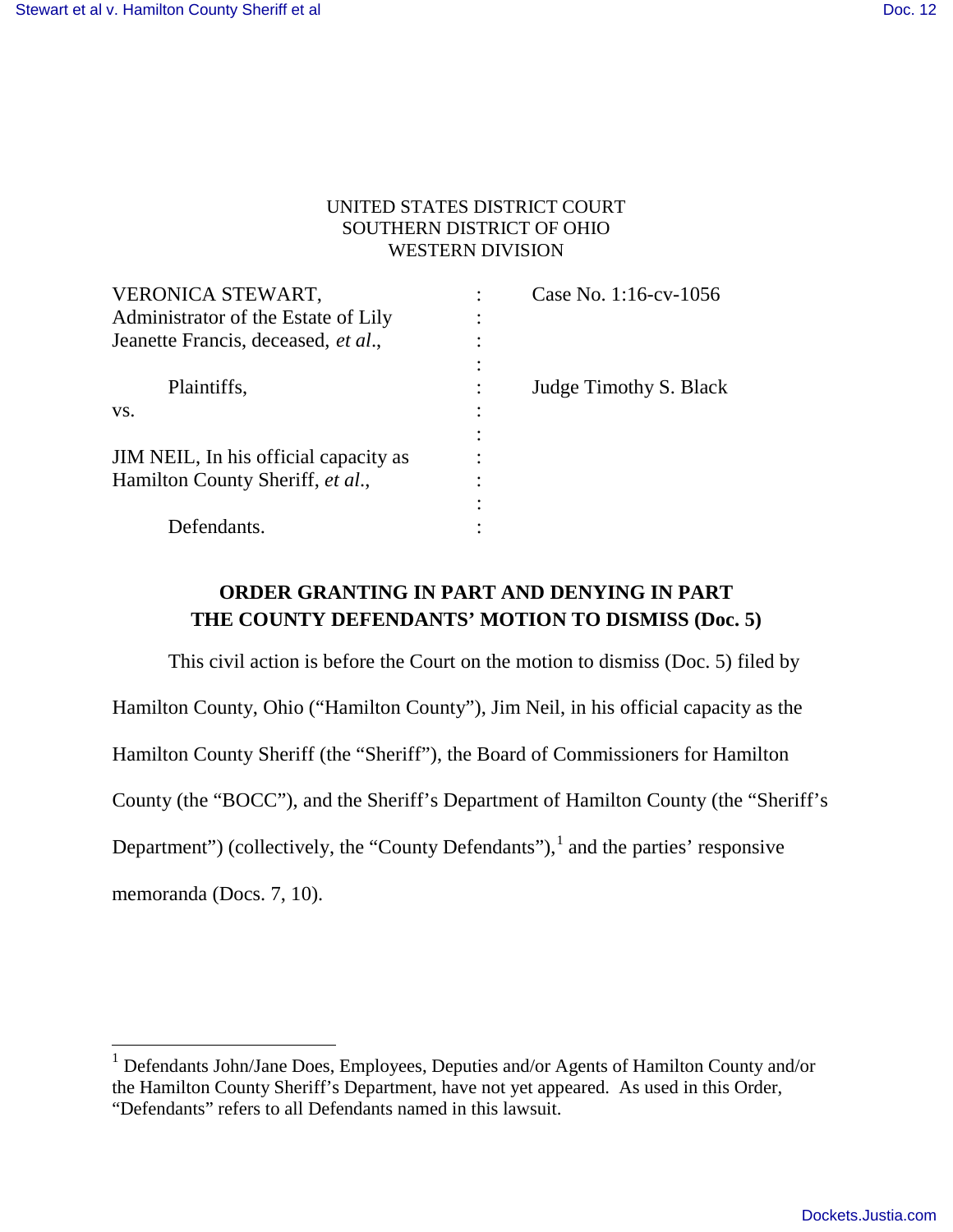#### **I. FACTS AS ALLEGED BY THE PLAINTIFFS**

For purposes of this motion to dismiss, the Court must: (1) view the complaint in the light most favorable to Plaintiffs; and (2) take all well-pleaded factual allegations as true. *Tackett v. M&G Polymers*, 561 F.3d 478, 488 (6th Cir. 2009).

On December 31, 2015, Plaintiff Veronica Stewart ("Ms. Stewart") was appointed administrator of the Estate ("Estate") of Lily Jeannette Francis, deceased, by the Hamilton County, Ohio, Probate Court, case number 2015005452. (Doc. 1 at  $\P$  4). Plaintiff Kelli Moll ("Ms. Moll") is the surviving parent of Lily Jeanette Francis. (*Id.* at  $\P$  5).

On or about January 21, 2014, Ms. Moll surrendered herself to the Sheriff's Department at the Hamilton County Justice Center ("HCJC") pursuant to a pending community-control sanction violation. (Doc. 1 at ¶ 13). At the time, Ms. Moll was a recovering drug addict. (*Id.*). Ms. Moll was also pregnant with Lily Jeannette Francis and due to give birth on or about February 12, 2014. (*Id.*).

On or about January 22, 2014, while in a medical facility at HCJC, Ms. Moll complained that she was in pain with the onset of contractions; however, those complaints were not heeded. (Doc. 1 at ¶ 14). Defendants decided Ms. Moll was dehydrated and gave her some water. (*Id.*).

On or about January 23, 2014, Ms. Moll was monitored at HCJC. (Doc. 1 at ¶ 15). No fetal movement or heartbeat was detected. (*Id.*). Ms. Moll was told the absence of a heartbeat was probably due to the antiquated nature of Defendants' equipment and received no further examination or treatment. (*Id.*).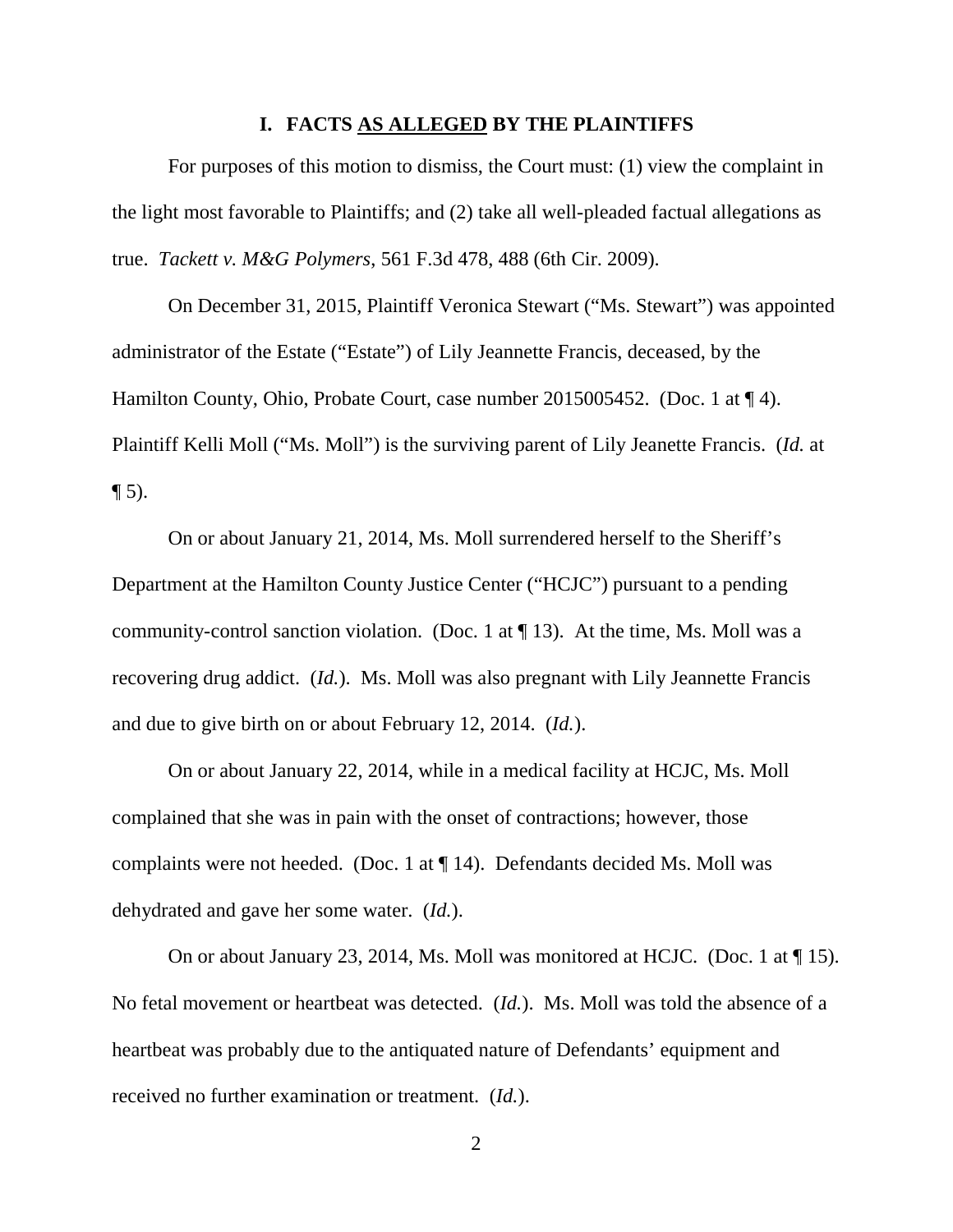On January 24, 2014, Defendants decided to transport Ms. Moll to the University of Cincinnati Medical Center. (Doc. 1 at ¶ 16). Defendants did not transport Ms. Moll immediately; instead, they waited until a shift change. (*Id.* at ¶ 17). On the way to the hospital, the transporting deputies made two stops: the first to get a soda at a CVS; the second to get sandwiches. (*Id.* at ¶ 18).

Defendants eventually delivered Ms. Moll to the University of Cincinnati Medical Center. (Doc. 1 at ¶ 19). On January 25, 2014, Ms. Moll was induced for a vaginal delivery due to intrauterine fetal demise. (*Id.*).

## **A. The First Lawsuit.**

 $\overline{a}$ 

On January 19, 2016, Plaintiffs filed a lawsuit in this court, case number 1:16-cv-248 (the "First Lawsuit").

The First Lawsuit named the Sheriff, the Sheriff's Department, and "Hamilton County Sheriff's Deputies and/or Employees, John/Jane Does 1-4" as Defendants (First Lawsuit, Doc. 1 at 1).<sup>2</sup> The first lawsuit did not name Hamilton County or the BOCC. On August 8, 2016, Plaintiffs filed a stipulation which dismissed the First Lawsuit without prejudice. (First Lawsuit, Doc. 27).

 $2^2$  The Court takes judicial notice of the filings in the First Lawsuit, which are available on the Court's online docket. *See Levy v. Macy's, Inc.*, No. 1:13-cv-148, 2014 U.S. Dist. LEXIS 1809 at \* 2, n. 2 (S. D. Ohio Jan. 3, 2014) (Litkovitz, MJ) ("[t]he Court can take judicial notice of matters of public record, including court records available through the PACER system via the internet.") (citation omitted).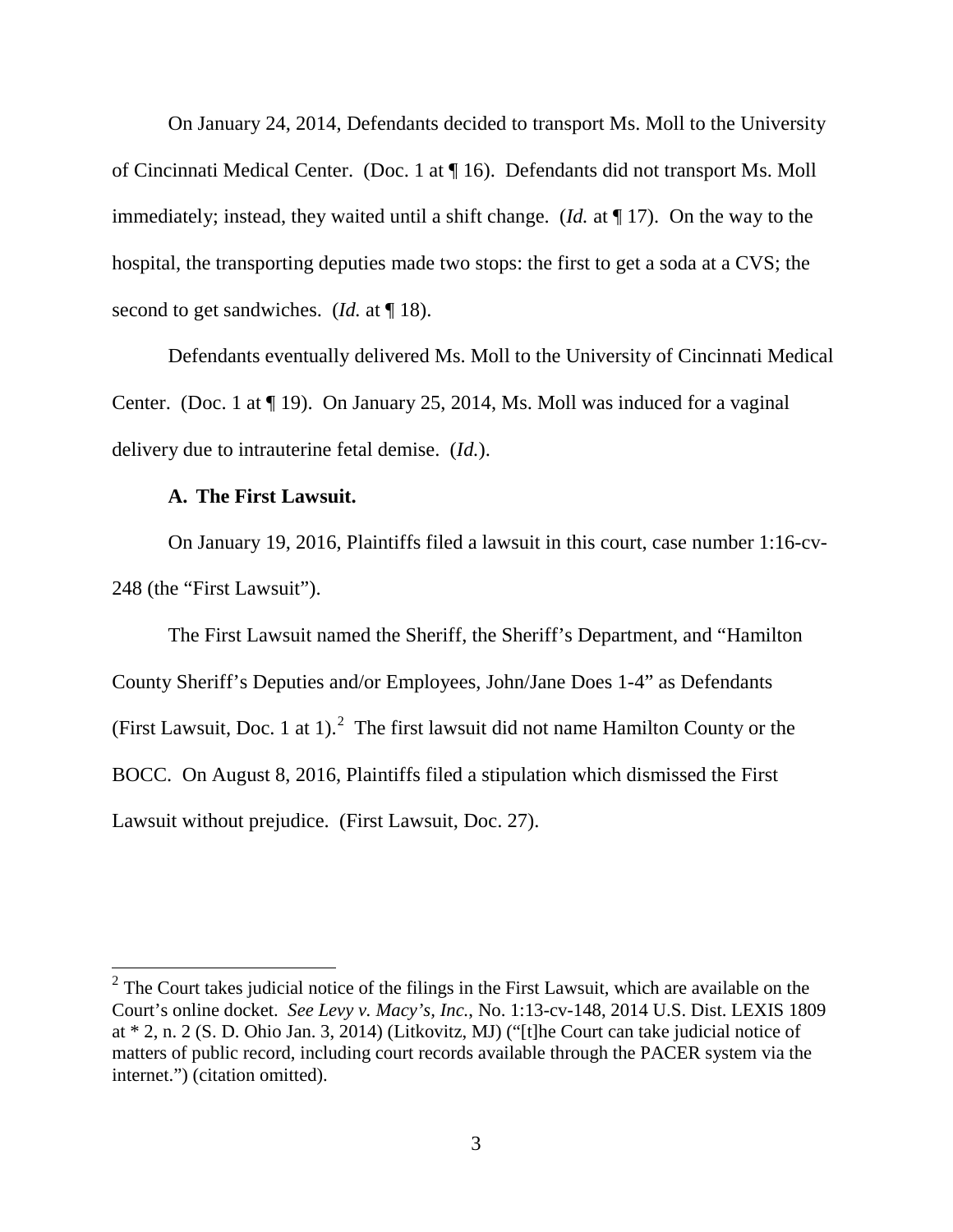#### **B. This Lawsuit.**

On November 7, 2016, Plaintiffs filed the Complaint in this action. The Complaint again names the Sheriff in his official capacity, the Sheriff's Department, and John/Jane Does, agents of Hamilton County and/or the Sheriff's Department. The Complaint also names Hamilton County and the BOCC.

The Complaint alleges that Defendants failed to adequately hire, train and/or supervise officers, agents, deputies, servants, employees, staff or representatives. (Doc. 1 at ¶ 22). The Complaint alleges that Defendants maintain policies, practices and/or customs of: (1) permitting agents to wait until a shift change to transport inmates to outside medical facilities, regardless of the inmate's condition; (2) permitting agents to take stops and/or personal breaks while transporting inmates to outside medical facilities, regardless of the severity of the inmate's medical condition; (3) utilizing nurses, rather than doctors, for medical appointments regardless of the inmate's medical condition; and (4) using antiquated medical equipment. (*Id.* at ¶¶ 33-37).

The Complaint alleges that Defendants demonstrated deliberate indifference to the serious medical needs of Plaintiffs by, among other things, failing to appropriately monitor Ms. Moll's pregnancy, failing to consult an appropriate specialist, failing to treat Ms. Moll and her unborn child in a timely manner, and failing to timely transport Ms. Moll and her unborn child to the hospital. (Doc. 1 at  $\P$  40). The Complaint further alleges Plaintiffs' damages were "proximately caused" by Defendants' policies and customs as well as Defendants' failure to adequately hire, train and/or supervise. (*Id.* at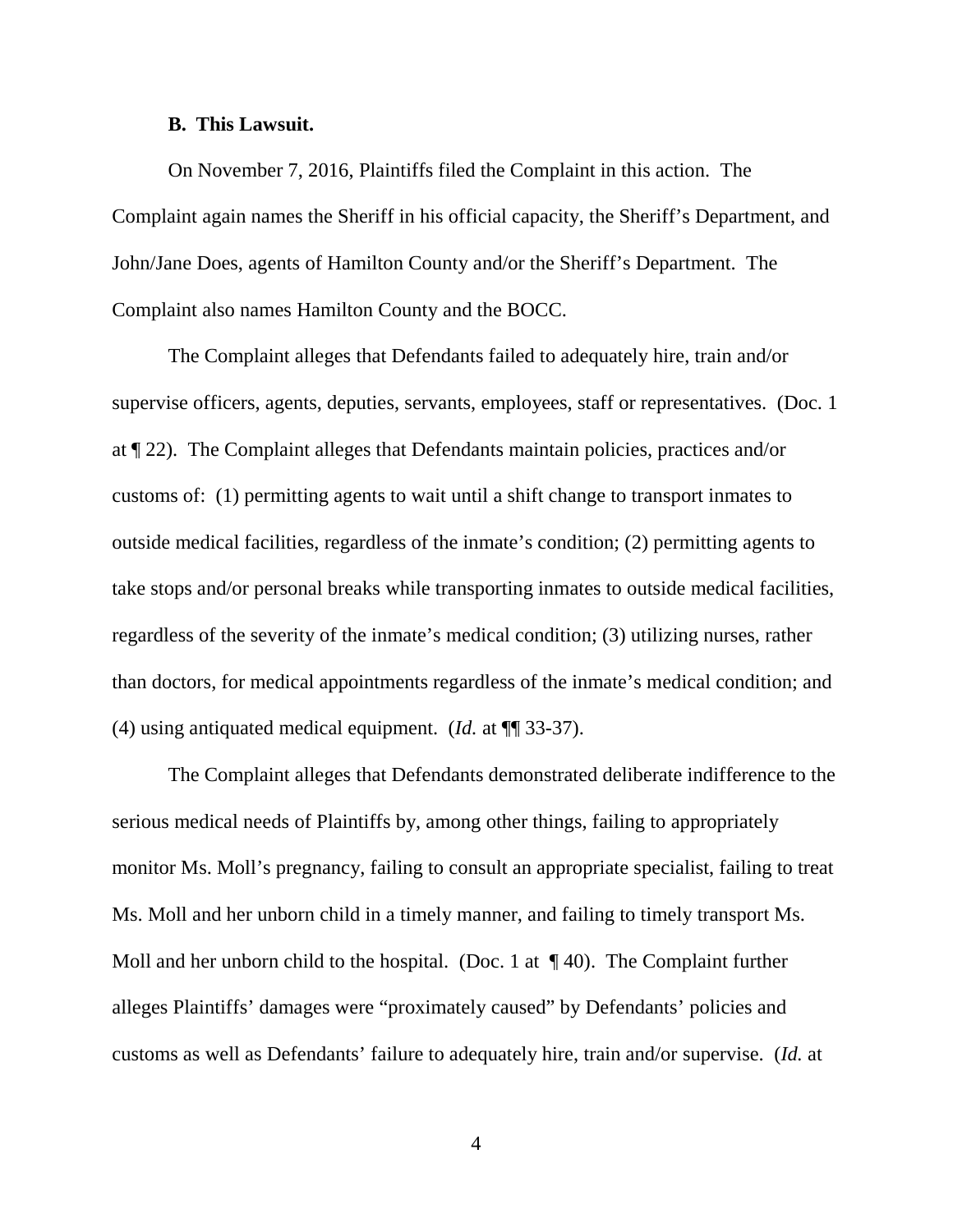¶ 39). Plaintiffs assert a claim under 42 U.S.C. § 1983 for violation of their Fourth, Eighth and Fourteenth Amendment rights. (*Id.* at ¶¶ 20-44).

Ms. Moll asserts an additional claim for violation of the Americans with Disabilities Act ("ADA") premised on her allegations that Defendants discriminated against her because of her drug addiction. (*Id.* at ¶¶ 45-52).<sup>3</sup>

On January 12, 2016, County Defendants filed the instant motion to dismiss. The motion argues: (1) Plaintiffs' claims against Hamilton County and the BOCC are barred by the statute of limitations because neither entity was named in the First Lawsuit (Doc. 5 at 7-8); (2) Hamilton County and the Sheriff's Department are not *sui juris* (*id.* at 8-9); (3) Hamilton County and the BOCC do not have authority to control the Sheriff or the HCJC (*id*. at 9-11); (4) the Complaint does not adequately plead a § 1983 claim against the County Defendants because it does not sufficiently allege that Plaintiffs' injuries were caused by a custom, practice or policy of Hamilton County (*id*. at 11-13); (5) the Complaint does not adequately plead a claim for violation of the ADA because it does not sufficiently allege that Ms. Moll was treated differently because of her disability (*id.* at 13-14); and (6) the Sheriff was not personally involved in any of the incidents alleged in the Complaint, and in any event, is entitled to qualified immunity (*id.* at 15-19).

 $\overline{a}$ 

<sup>&</sup>lt;sup>3</sup> The Complaint includes a third claim for "punitive/exemplary damages." (Doc. 1 at  $\P$   $\overline{\phantom{a}}$  53-54). As the County Defendants point out, there is no independent cause of action for "punitive damages." *See Snyder v. United States*, 990 F. Supp. 2d 818, 841-42 (S.D. Ohio 2014) (Spiegel, J) ("[i]t is well settled that a civil cause of action sounding solely in punitive damages cannot be maintained.") (citing *Pierson v. Rion*, 2d Dist. Montgomery No. CA23498, 2010-Ohio-1793, ¶ 49). The Court will construe this "claim" merely as a request for punitive damages in the event liability is established under § 1983 or the ADA.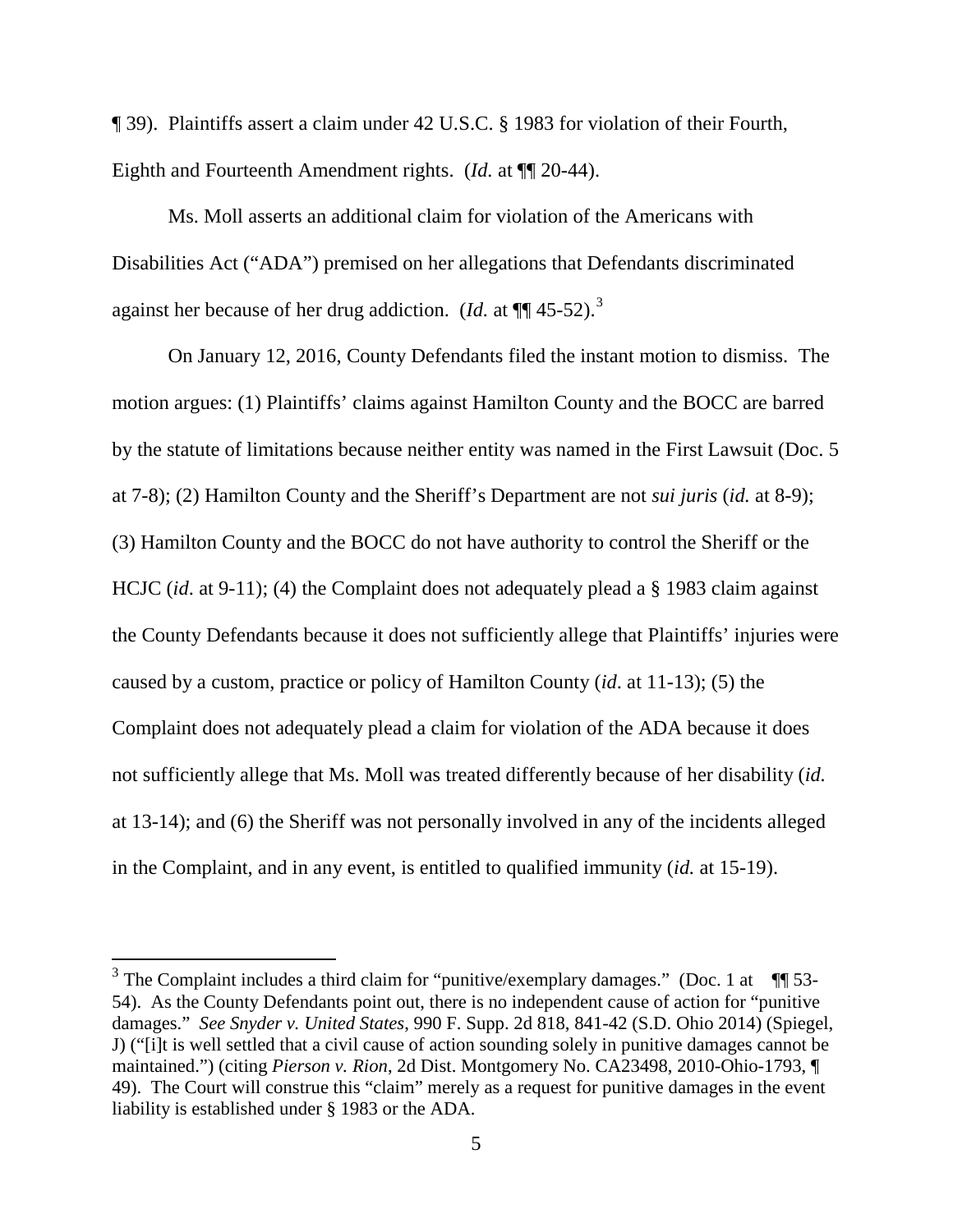#### **II. STANDARD OF REVIEW**

A motion to dismiss pursuant to Fed. R. Civ. P. 12(b)(6) operates to test the sufficiency of the complaint and permits dismissal of a complaint for "failure to state a claim upon which relief can be granted." To show grounds for relief, Fed. R. Civ. P. 8(a) requires that the complaint contain a "short and plain statement of the claim showing that the pleader is entitled to relief."

While Fed. R. Civ. P. 8 "does not require 'detailed factual allegations,' . . . it demands more than an unadorned, the-defendant-unlawfully-harmed-me accusation." *Ashcroft v. Iqbal*, 556 U.S. 662, 678 (2009) (citing *Bell Atl. Corp. v. Twombly*, 550 U.S. 544, 555 (2007)). Pleadings offering mere "'labels and conclusions' or 'a formulaic recitation of the elements of a cause of action will not do.'" *Id*. (citing *Twombly*, 550 U.S. at 555). In fact, in determining a motion to dismiss, "courts 'are not bound to accept as true a legal conclusion couched as a factual allegation[.]'" *Twombly*, 550 U.S. at 555 (citing *Papasan v. Allain*, 478 U.S. 265 (1986)). Further, "[f]actual allegations must be enough to raise a right to relief above the speculative level[.]" *Id*.

Accordingly, "[t]o survive a motion to dismiss, a complaint must contain sufficient factual matter, accepted as true, to 'state a claim to relief that is plausible on its face.'" *Iqbal*, 556 U.S. at 678. A claim is plausible where "plaintiff pleads factual content that allows the court to draw the reasonable inference that the defendant is liable for the misconduct alleged." *Id*. Plausibility "is not akin to a 'probability requirement,' but it asks for more than a sheer possibility that a defendant has acted unlawfully." *Id*. "[W]here the well-pleaded facts do not permit the court to infer more than the mere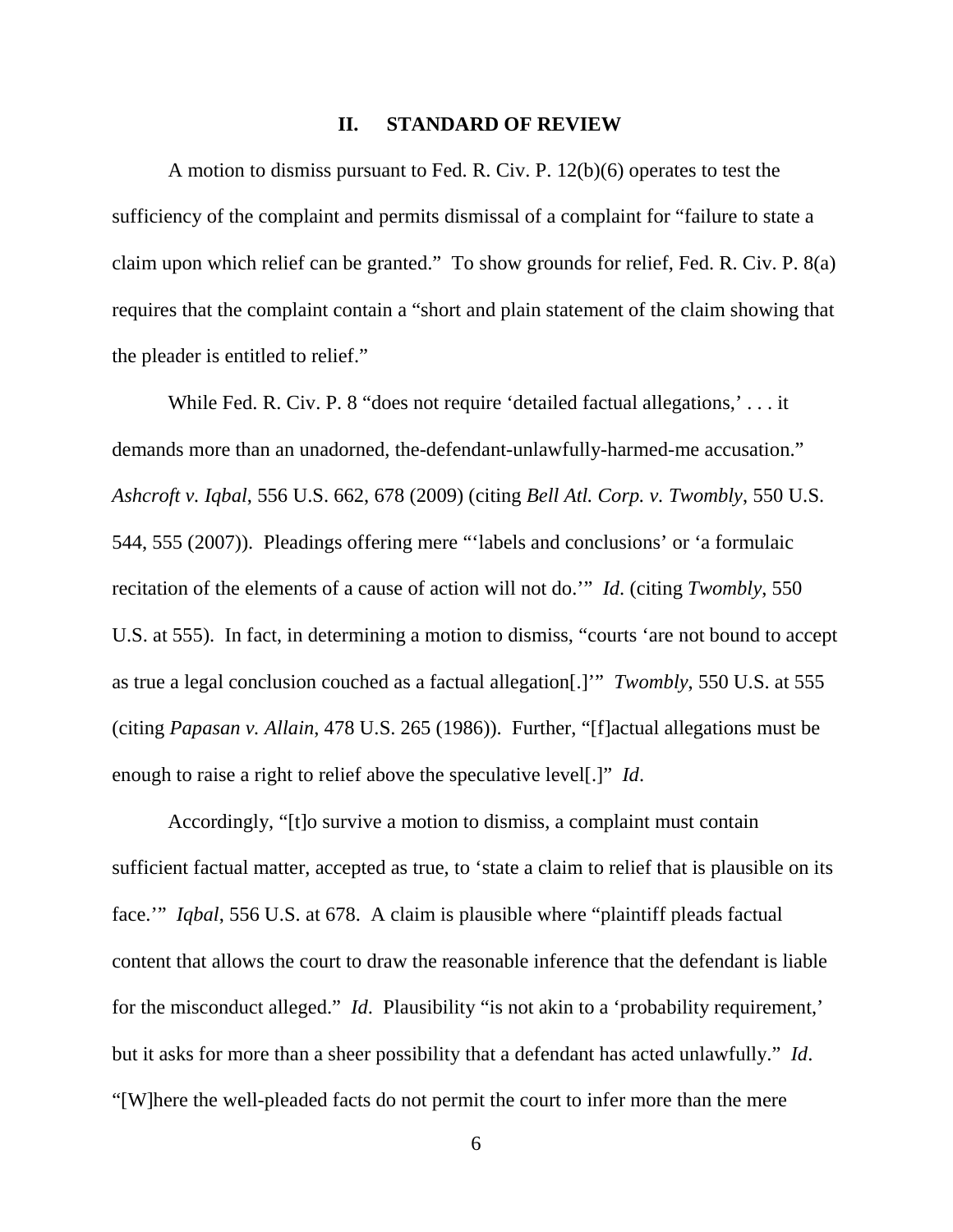possibility of misconduct, the complaint has alleged—but it has not 'show[n]'—'that the pleader is entitled to relief,'" and the case shall be dismissed. *Id*. (*citing* Fed. Rule Civ. P.  $8(a)(2)$ ).

#### **III. ANALYSIS**

# **A. Plaintiffs' claims against Hamilton County and the BOCC are barred by the statute of limitations.**

The County Defendants argue that the claims against Hamilton County and the BOCC are barred by the statute of limitations. (Doc. 5 at 7-8).

Section 1983 does not contain a statute of limitations. Where a state, like Ohio, has multiple statutes of limitation for personal injury actions, the appropriate statute to borrow for §1983 claims is the general personal injury statute of limitations. *Browning v. Pendleton*, 869 F.2d 989, 991 (6th Cir. 1989) (citing *Owens v. Okure*, 488 U.S. 235, 249- 50 (1989)). Accordingly, § 1983 claims are subject to the limitations period of Ohio Rev. Code Ann § 2305.10, which requires actions for bodily injury to be filed within two years after their accrual. *Id.* at 992.

Similarly, the Sixth Circuit has held that claims under Title II of the ADA—which also does not contain a limitations period—are subject to the two year period of Ohio Rev. Code Ann § 2305.10. *See McCormick v. Miami Univ.*, 693 F.3d 654, 663-64 (6th Cir. 2012).

The County Defendants argue that Plaintiff's claims were required to have been brought by January 25, 2016, two years after Lily Jeannette Francis was stillborn. (Doc. 5 at 8). The Complaint was filed on November 7, 2017.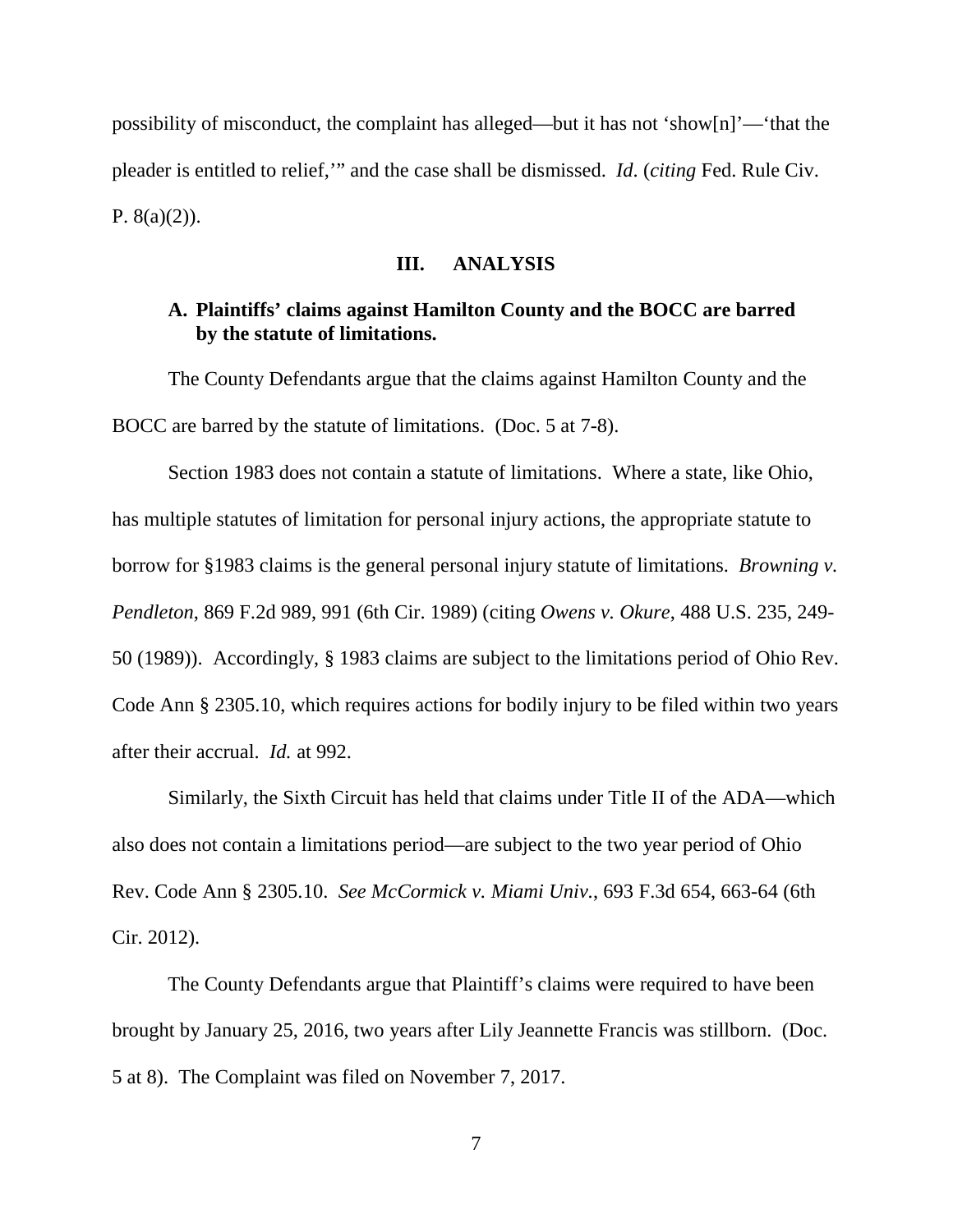Plaintiffs argue that Ohio's savings statute, Ohio Rev. Code Ann. § 2305.19, saves their claims because Plaintiffs commenced this lawsuit within one year from the date they voluntarily dismissed the First Lawsuit (August 8, 2017). (Doc. 7 at 7-9). Ohio's savings statute provides, in relevant part:

In any action that is commenced or attempted to be commenced, if in due time a judgment for the plaintiff is reversed or if the plaintiff fails otherwise than upon the merits, the plaintiff or, if the plaintiff dies and the cause of action survives, the plaintiff's representative may commence a new action within one year after the date of the reversal of the judgment or the plaintiff's failure otherwise than upon the merits or within the period of the original applicable statute of limitations, whichever occurs later. This division applies to any claim asserted in any pleading by a defendant.

Ohio Rev. Code Ann. § 2305.19(A).

 $\overline{a}$ 

The County Defendants argue that the savings statute does not apply to claims against Hamilton County or the BOCC because neither entity was named in the First Lawsuit.<sup>4</sup> (Doc. 5 at 7-8).

The Court agrees. The savings statute is "inapplicable in a case where the parties and relief sought in the new action are different from those in the original action."

*Children's Hosp. v. Ohio Dept. of Pub. Welfare,* 69 Ohio St. 2d 523, 525, 433 N.E.2d 187 (1982).

Accordingly, the savings statute only saves claims against parties who were named in the original lawsuit. *See Griffin v. City of Columbus,* 10 Fed. Appx. 271, 273 (6th Cir. 2001) ("[t]he savings statute did not apply to [plaintiff's] claims against [defendants], as they were not parties in the prior action"); *Eaves v. Strayhorn*, No. 1:09-cv-394, 2010

<sup>&</sup>lt;sup>4</sup> The County Defendants apparently concede the savings statute applies to Plaintiffs' claims against the Sheriff and the Sheriff's Department.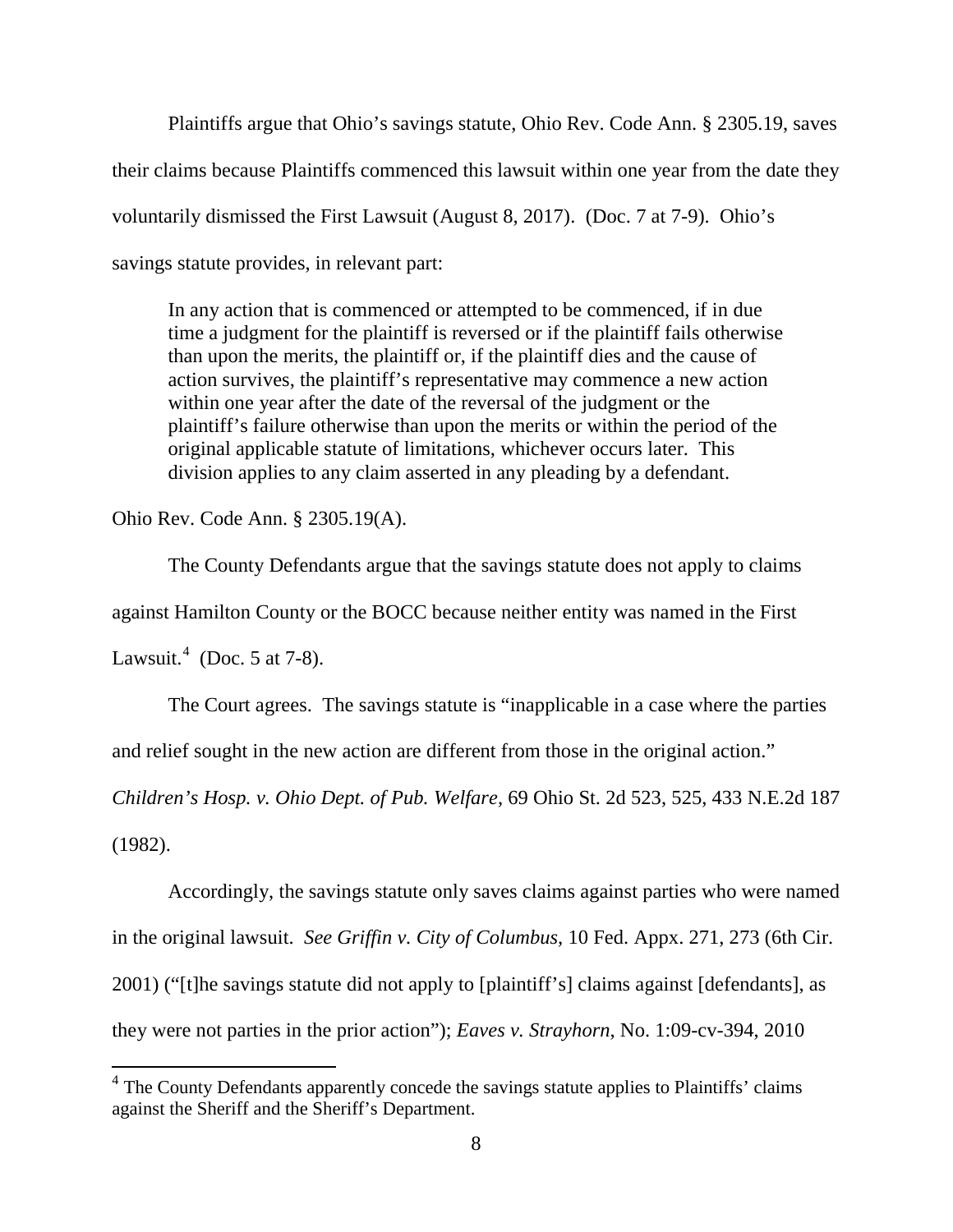U.S. Dist. LEXIS 59125 at \*\* 17-18 (S.D. Ohio June 15, 2010) ("the savings statute cannot be used to sweep in defendants who were not parties in the original complaint"); *Pearsall v. Guernsey,* 3d Dist. Hancock No. 5-16-25, 2017-Ohio-681 at ¶ 18 ("[b]ecause [defendant] was not a party to [plaintiff's] original action, [plaintiff] cannot take advantage of the one-year "grace period" under R.C. 1305.19").

Here, the savings statute does not apply to claims against Hamilton County or the BOCC because they were not parties to the First Lawsuit. *Griffin*, 10 Fed. Appx. at 273; *Eaves*, 2010 U.S. Dist. LEXIS 59125 at \*\* 17-18; *Pearsall*, 2017-Ohio-681 at ¶ 18.

Plaintiffs attempt to avoid this result by arguing that because the First Lawsuit named the Sheriff in his official capacity, Hamilton County and the BOCC "*always* were parties in interest" to the First Lawsuit. (Doc. 7 at 7).

Plaintiff's argument is not well-taken. It is true that for purposes of federal pleadings standards, naming an officer in his official capacity is "another way of pleading an action against an entity of which an officer is an agent." *Kentucky v. Graham*, 473 U.S. 159, 165 (1985) (citation omitted). However, for purposes of Ohio's savings statute, naming an agent in the first lawsuit does not "save" the ability to name the agent's principal directly in the second lawsuit. *See Heilprin v. Ohio State Univ. Hosp.*, 31 Ohio App. 3d 35, 36-37, 508 N.E.2d 178 (10th Dist. 1986) (rejecting plaintiff's argument "that by suing Dr. Roberts, the agent of the hospital, he preserved his cause of action against the principal, the hospital.").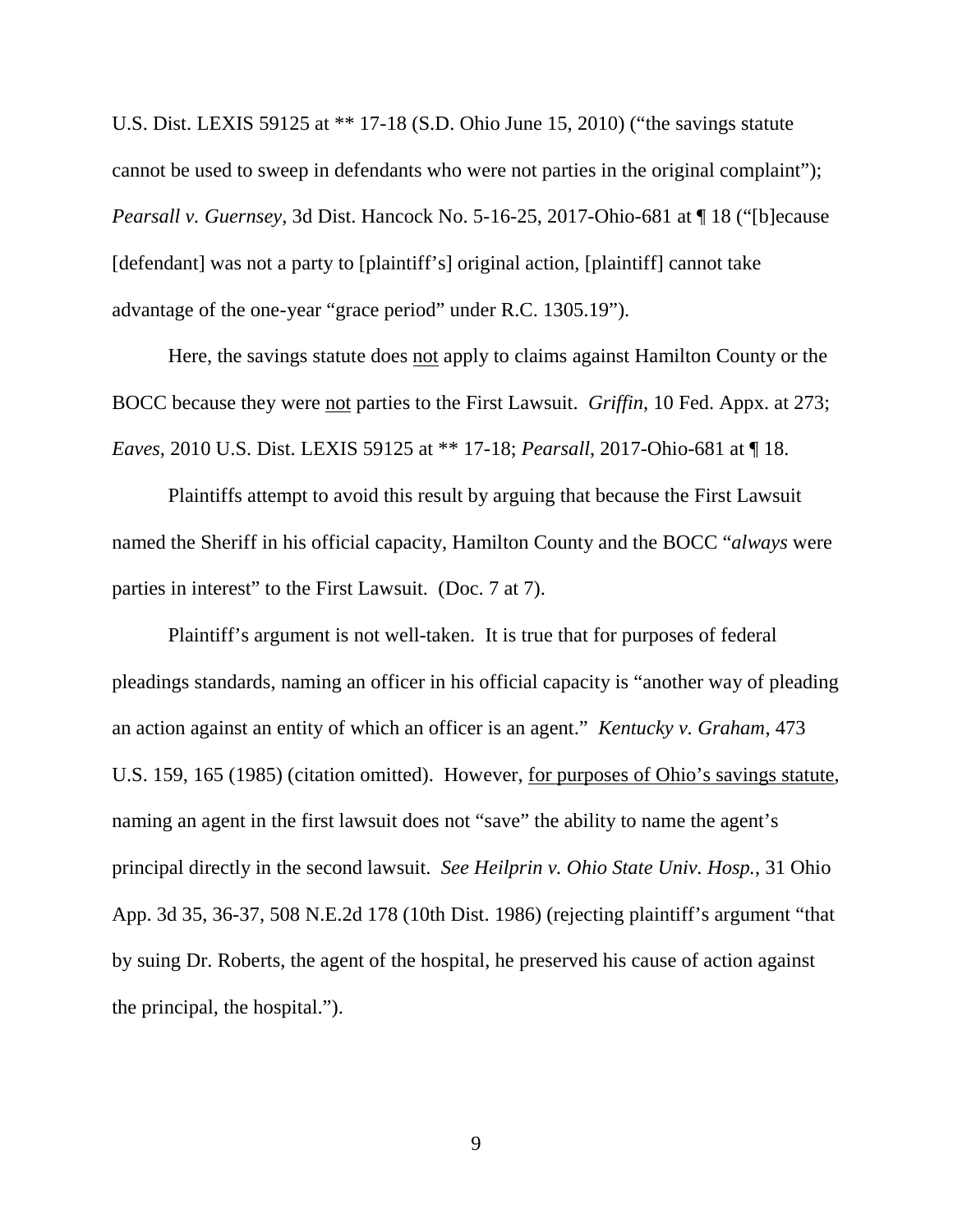Accordingly, Hamilton County<sup>5</sup> and the BOCC are dismissed from this action.<sup>6</sup>

## **B. The Sheriff's Department is not** *sui juris***.**

The County Defendants argue further that the Sheriff's department should be dismissed because it is not *sui juris*. (Doc. 5 at 8-10).<sup>7</sup>

This Court agrees. A county sheriff's office is not a legal entity that is capable of being sued. *Barrett v. Wallace*, 107 F. Supp. 2d 949, 954 (S.D. Ohio 2000) (Spiegel, J). Accordingly, the Sheriff's Department is dismissed from this action.

Having found that Hamilton County, the BOCC, and the Sheriff's Department are entitled to dismissal, the Court now turns to the County Defendants' arguments that the Complaint fails to state viable claims against the Sheriff—the remaining County

Defendant—under § 1983 and the ADA.

 $\overline{a}$ 

# **C. The Complaint states a plausible § 1983 claim.**

The County Defendants argue that the Complaint does not state a viable §1983

claim. (Doc. 5 at 11-13). The Court does not agree.

To prevail on a §1983 claim, a plaintiff must show he has suffered a constitutional

deprivation by a person acting under the color of state law. *Adair v. Charter County of* 

 $<sup>5</sup>$  While the Court finds that the statute of limitations precludes Plaintiffs from adding Hamilton</sup> County as a *separate* entity at this juncture, the Court notes that this holding will not prejudice the Plaintiffs. Plaintiffs' claims against the Sheriff in his official capacity are "in all respects other than name, to be treated as a suit against" Hamilton County. *See Graham*, 473 U.S. at 166. If Plaintiffs are awarded damages against the Sheriff in his official capacity, they can execute their award against the County. *Id.*

 $<sup>6</sup>$  As the claims against Hamilton County and the BOCC are time-barred, the Court need not</sup> consider the County Defendants' arguments that Hamilton County is not *sui juris* (Doc. 5 at 8-9) or that Hamilton County and the BOCC do not control the HCJC (*id.* at 9-11).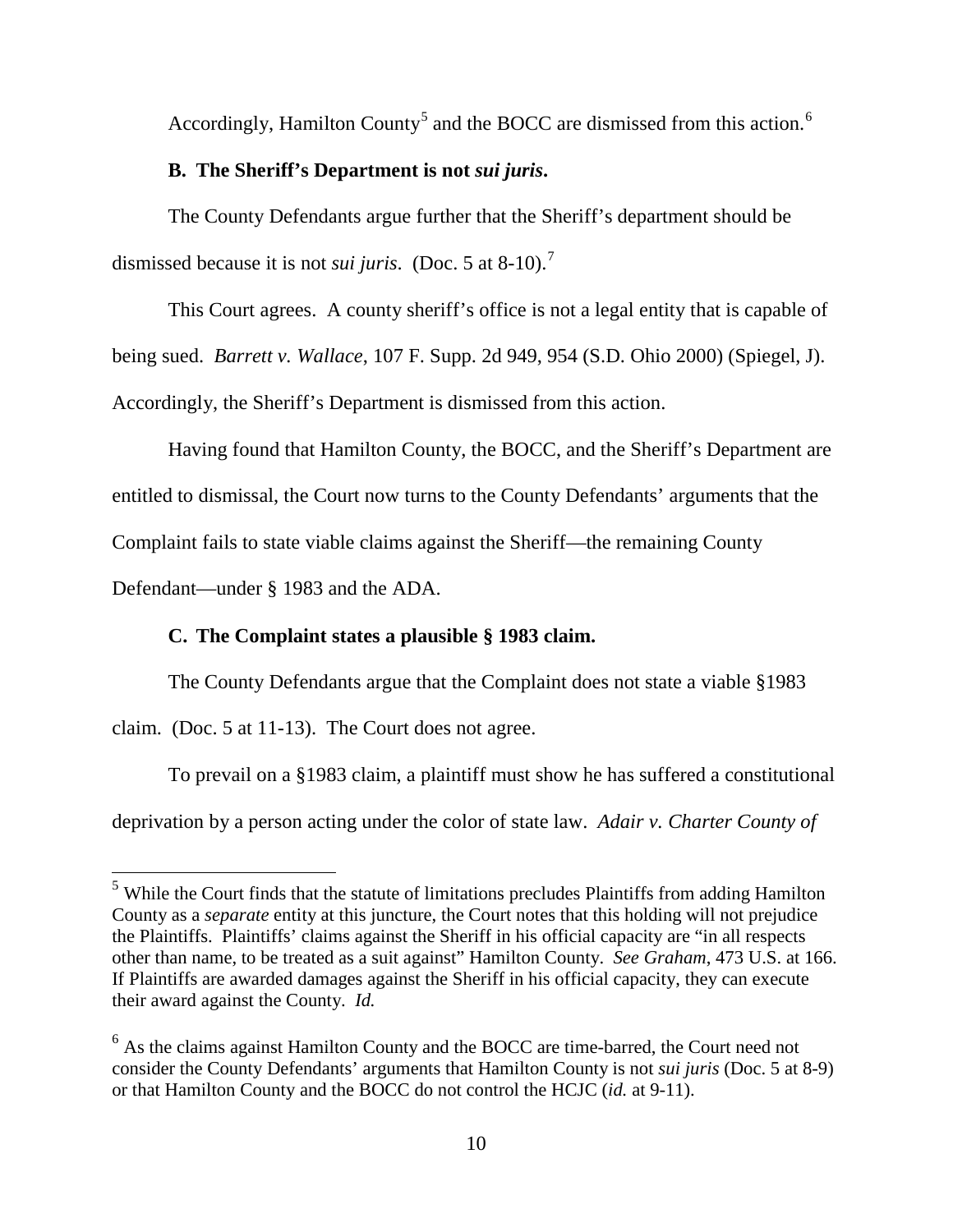*Wayne*, 452 F.3d 482, 491-92 (6th Cir. 2006). When municipal officers are sued in their official capacity, their actions are attributable to the municipality. *Alkire v. Irving*, 330 F.3d 802, 815 (6th Cir. 2003). Municipal liability only attaches in "*Monell* claims," that is, in those situations in which a plaintiff establishes that a custom, policy, or practice attributable to the municipality was the "moving force" behind the violation of the plaintiff's constitutional rights. *Powers v. Hamilton County Pub. Defender Comm'n*, 501 F.3d 592, 607 (6th Cir. 2007) (citing *Monell v. Dep't of Soc. Servs.*, 436 U.S. 658, 694 (1978)).

A plaintiff may invoke a custom, policy, or practice sufficient to state a claim for *Monell* liability by alleging either: "(1) the existence of an illegal official policy or legislative enactment; (2) that an official with final decision making authority ratified illegal actions; (3) the existence of inadequate training or supervision; or (4) the existence of a custom of tolerance [of] or acquiescence to federal rights violations." *D'Ambrosio v. Marino*, 747 F.3d 378, 386 (6th Cir. 2014) (citation omitted).

Here, the Complaint alleges that Defendants exhibited deliberate indifference to Plaintiffs' serious medical needs in violation of the Fourth, Eighth and Fourteenth Amendments. (Doc. 1 at  $\P$  40-42). Further, the Complaint alleges that these constitutional violations were proximately caused by Defendants' policies and/or customs as well as their failure to adequately hire, train and/or supervise. (*Id.* at ¶ 39). The Court finds that these allegations, when viewed in a light most favorable to the Plaintiffs, set forth a plausible *Monell* claim.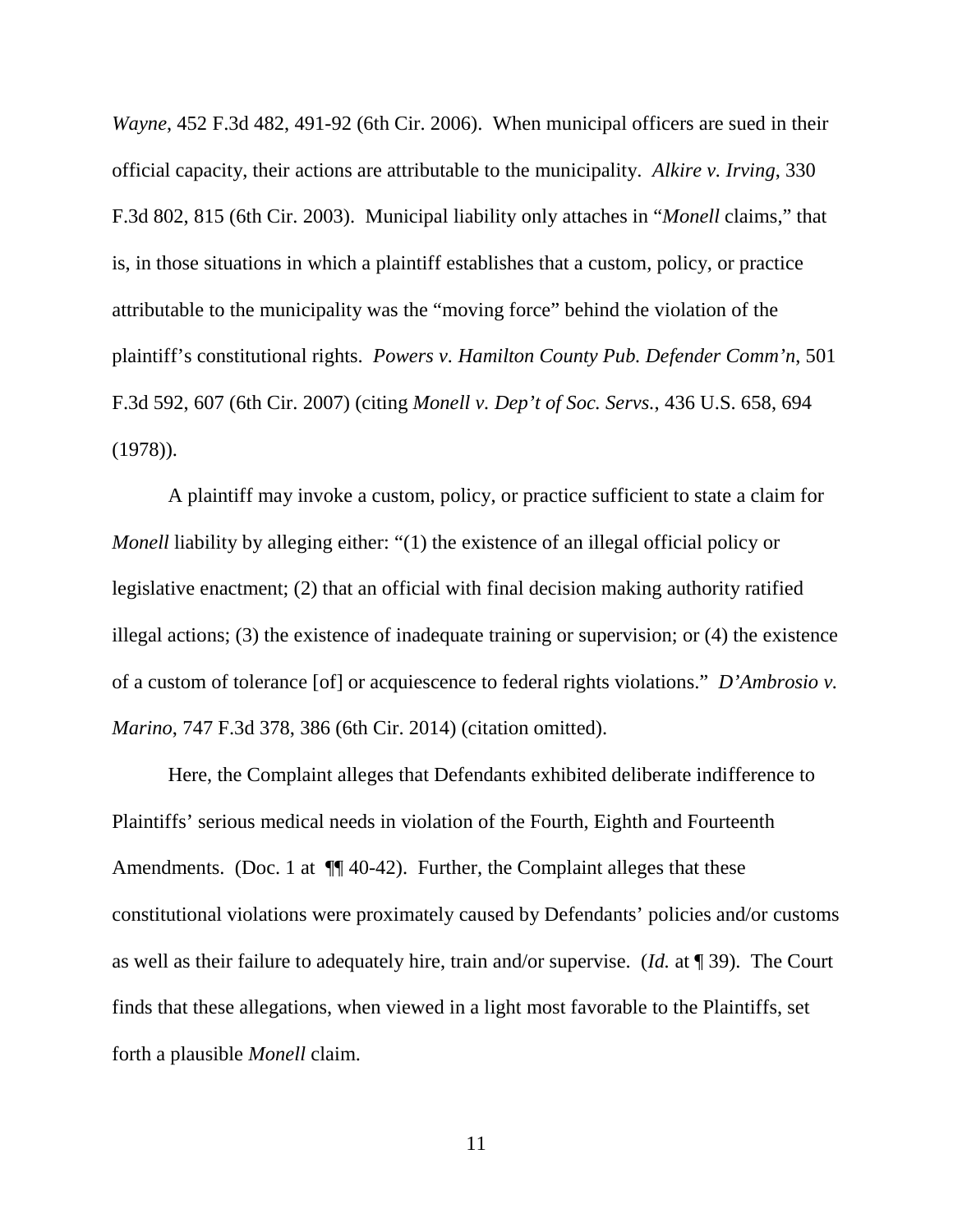The County Defendants argue the Complaint does not sufficiently describe any particular custom or policy or identify how that custom or policy caused Plaintiffs' injuries. (Doc. 5 at 12-13). Specifically, the County Defendants argue that the Complaint does not "identify the staff involved, the time period involved, or what any individual person would have been aware of regarding the physical condition of Ms. Moll or her fetus, Lily Francis." (*Id.* at 13).

The County Defendants' argument is not well-taken. The Complaint does identify policies adopted by the Defendants, as well as deficiencies in Defendants' hiring, training and supervision. (Doc. 1 at ¶¶ 22-38). Plaintiffs further allege that these policies and deficiencies proximately caused Plaintiffs' injuries. (*Id.* at ¶ 39).

The Court of Appeals for the Sixth Circuit has found similar allegations sufficient to state a plausible *Monell* claim. *See Petty v. County of Franklin*, 478 F.3d 341, 347-48 (6th Cir. 2007) (allegations that "certain customs and policies" of Franklin County were the proximate cause of plaintiff's injury stated a *Monell* claim because "it is not clear what more [plaintiff] could have alleged with respect to the policies Franklin County may or may not have."); *Stack v. Karnes*, 750 F. Supp. 2d 892, 899 (S.D. Ohio 2010) (Frost, J) (allegation that defendants "ratified and/or implemented the policies, practices and procedures which denied Plaintiff . . . medical treatment within a reasonable period of time and did so with deliberate indifference to the Plaintiff's serious medical needs" stated plausible *Monell* claim); *Heard v. City of Hazel Park*, No. 11-15121, 2012 U.S. Dist. LEXIS 71104 at \*\* 9-10 (E.D. Mich. May 22, 2012) (plaintiff stated plausible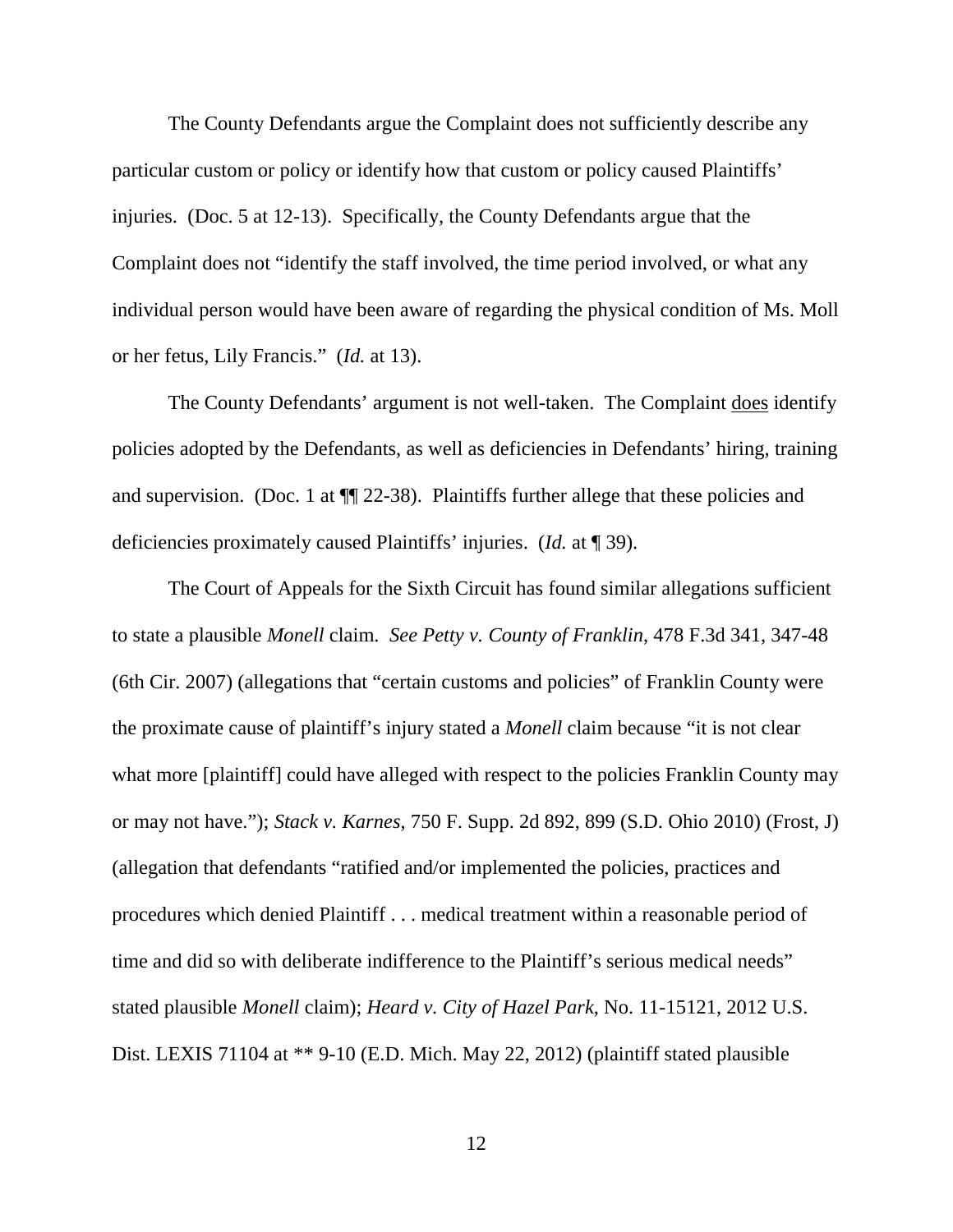*Monell* claim by alleging "as a direct and proximate cause of [defendant's] policies, practices and customs, [plaintiff] was deprived of her constitutionally protected rights").

To the extent the County Defendants argue that Plaintiffs were required to set forth the identity of the staff or the precise time of each action, the Supreme Court has expressly held that *Monell* claims are not subject to the heightened pleadings standards that the County Defendants ask the Court to impose. *See Leatherman v. Tarrant Cnt'y Narcotics Intelligence and Coordination Unit*, 507 U.S. 163, 168-69 (1993).

Accordingly, the County Defendants' motion to dismiss Count I for failure to state a claim upon which relief can be granted is denied.

## **D. The Complaint states a plausible claim for violation of the ADA.**

The County Defendants argue that the Complaint fails to state a claim for violation of the ADA on behalf of Ms. Moll. (Doc. 5 at 13-14). The Court does not agree.

Title II of the ADA states, in relevant part, "no qualified individual with a disability shall, by reason of such disability, be excluded from participation in or be denied the benefits of the services, programs, or activities of a public entity, or be subjected to discrimination by any such entity." 42 U.S.C. § 12132. To establish a *prima facie* case of intentional discrimination under Title II of the ADA, a plaintiff must show that (1) she has a disability; (2) she is otherwise qualified; and (3) she was being excluded from participation in, denied the benefits of, or subjected to discrimination under the program because of her disability. *Tucker v. Tennessee*, 539 F.3d 526, 532 (6th Cir. 2008).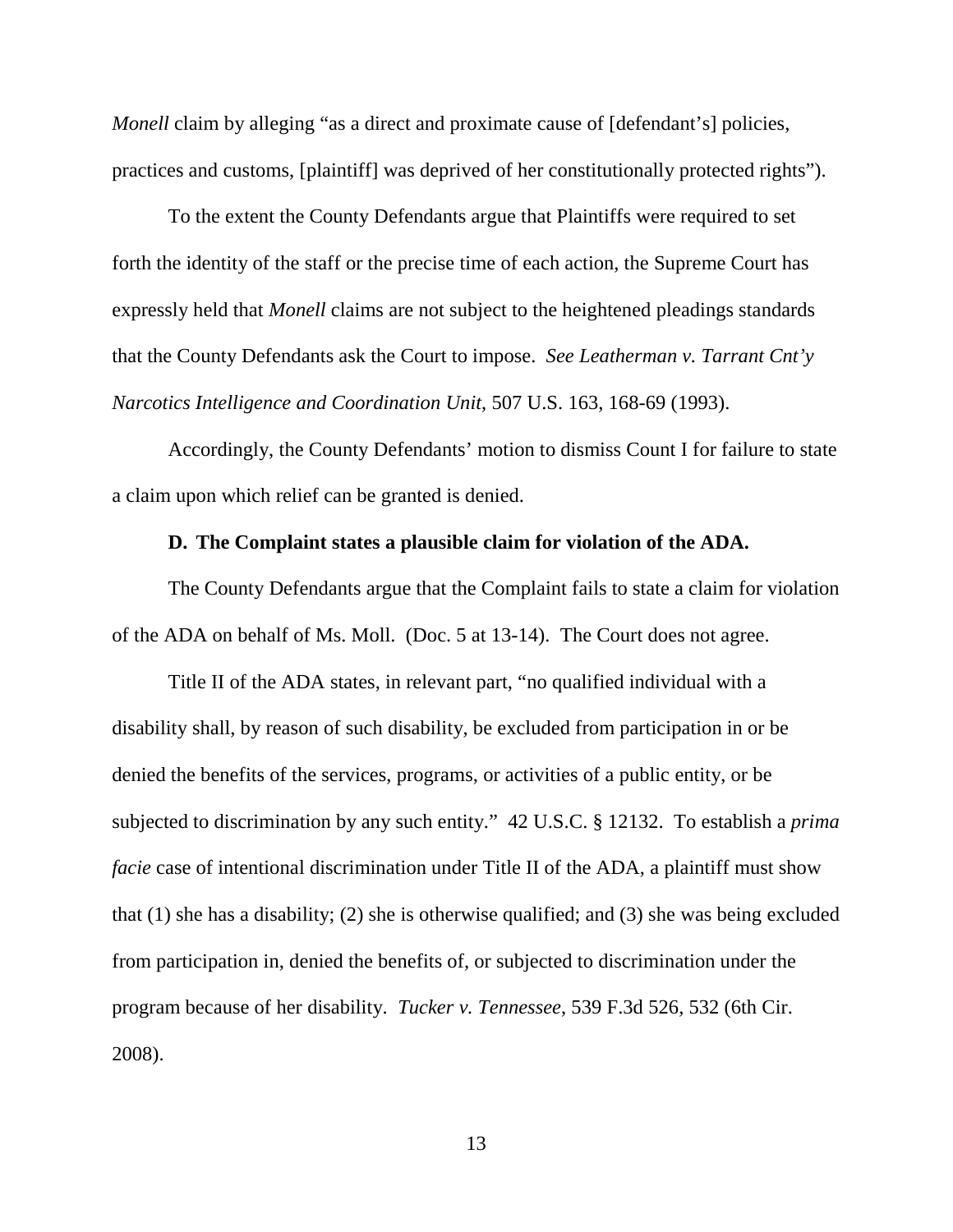Here, the Complaint alleges that Ms. Moll was "disabled" for purposes of the ADA because she was a recovering drug addict, with a record of drug addiction, and was regarded by Defendants as being a drug addict. (Doc. 1 at ¶ 46). The Complaint claims Defendants denied Ms. Moll "services, programs or activities"—transportation to the emergency room—because of her disability. (*Id.* at  $\P$  48-49).

The County Defendants argue that the Complaint does not sufficiently allege that Ms. Moll was treated differently than any other prisoner because of her disability. (Doc. 5 at 14). $^{8}$ 

The County Defendants' argument is not well-taken. The Complaint clearly alleges that Defendants "treated Plaintiff Moll differently than similarly situated inmates/patients who were not recovering drug addicts/abusers, did not have a record of drug addiction/abuse, and/or were not regarded by Defendants as being drug addicts and/or as having records of same." (Doc. 1 at P49). Viewing the allegations of the Complaint in a light most favorable to the Plaintiffs, the Complaint states a *prima facie* case of discrimination in violation of 42 U.S.C. § 12132.

Accordingly, the County Defendants' motion to dismiss Count II for failure to state a claim upon which relief can be granted is denied.

## **E. The Sheriff is not entitled to qualified immunity.**

In their motion to dismiss, the County Defendants argue that the Sheriff was not personally involved in any of the alleged incidents, and, in any event, is entitled to

 $\overline{a}$ 

 $8 \text{ County Defendants}$  do not dispute Plaintiff's assertion that Ms. Moll's alleged drug addiction is "disability" for purposes of the ADA.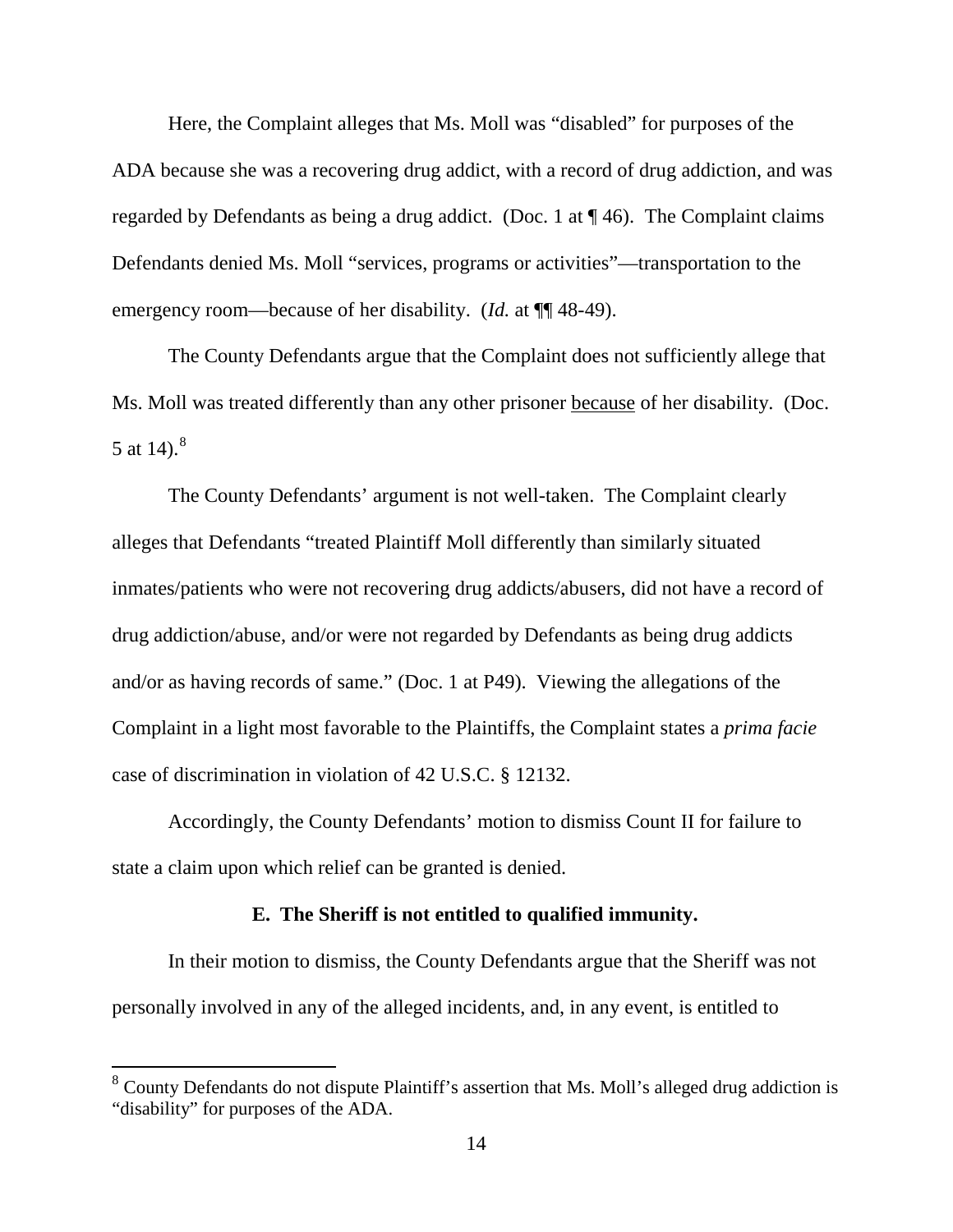qualified immunity. (Doc. 5 at 15-18).

As Plaintiffs correctly point out, the Sheriff is named in this action in his official capacity only. (Doc. 7 at 14). Qualified immunity may only be asserted by government officials sued in their individual capacity. *See Lavelle v. Sines*, No. 2:11-cv-693, 2012 U.S. Dist. LEXIS 312 at \* 10, n. 1 (S. D. Ohio Jan. 3, 2012) (Graham, J) (citing *Guest v. Leis*, 255 F. 3d 325, 337 (6th Cir. 2001)). The qualified immunity defense does not apply to Plaintiffs' claims against the Sheriff in his official capacity. *Id.*

## **F. The Sheriff is not entitled to sovereign immunity.**

In their reply memorandum, the County Defendants switch gears and argue that the Sheriff is entitled to sovereign immunity under the Eleventh Amendment. This argument also fails.

The Eleventh Amendment to the United States Constitution provides:

The Judicial power of the United States shall not be construed to extend to any suit in law or equity, commenced or prosecuted against one of the United States by Citizens of another State, or by Citizens or Subjects of any foreign State.

U.S. Const. amend. XI.

 Although by its terms the Eleventh Amendment applies only to suits against a State by citizens of another State, the Supreme Court has extended the Eleventh Amendment's applicability to suits by citizens against their own states. *See Bd. of Trustees of Univ. of Ala. v. Garrett*, 531 U.S. 356, 363 (2001) (citations omitted). The ultimate guarantee of the Eleventh Amendment is that "nonconsenting States may not be sued by private individuals in federal court." *Id.*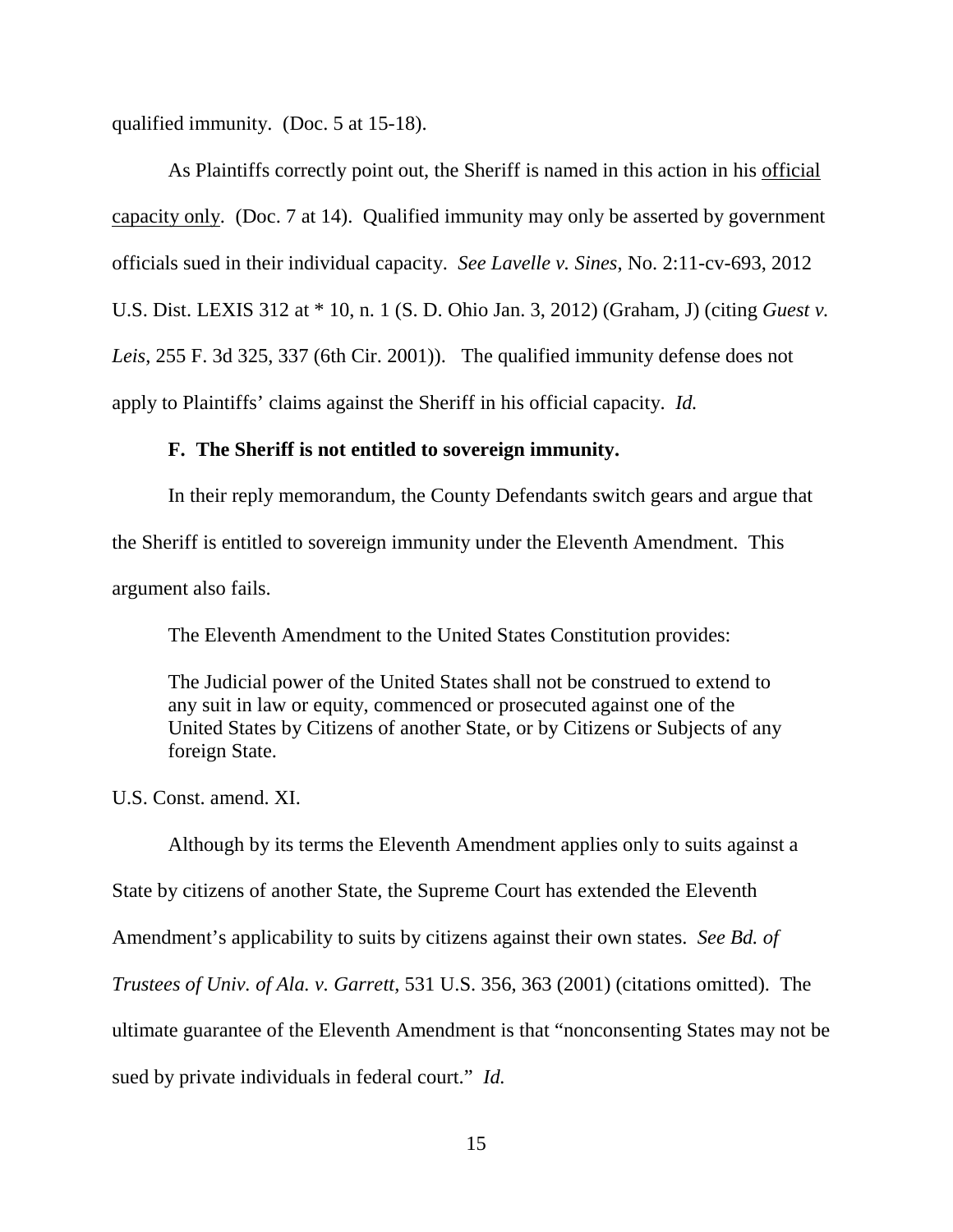The immunity afforded by the Eleventh Amendment "does not extend to counties and similar municipalities." *Mt. Healthy City School Dist. Bd. Of Educ. V. Doyle*, 429 U.S. 274, 280 (1977). Ohio law classifies sheriffs as county officials. *See* Ohio Rev. Code Ann. § 301.28(a)(3). Accordingly, a county sheriff is typically not an "arm of the state" entitled to Eleventh Amendment immunity. *See Jones v. Hamilton Cty. Sheriff*, 838 F.3d 782, 784 (6th Cir. 2016) ("[b]ecause counties lack inherent sovereign immunity, so do Ohio county sheriffs"); *Alkire v. Irving*, 330 F.3d 802, 811 (6th Cir. 2003) ("[i]t is clear that Holmes County (and Sheriff Zimmerly as an officer of Holmes County) is not an arm of the state that is entitled to Eleventh Amendment immunity"); *Allen v. Lies*, 154 F. Supp. 2d 1240, 1263 (S.D. Ohio 2001) (Spiegel, J) (the Hamilton County sheriff is not an "arm of the state" entitled to assert Eleventh Amendment immunity because "Hamilton County—rather than the State of Ohio—would satisfy any money judgment against the Sheriff").

 The County Defendants argue that, because Ohio Rev. Code Ann. § 307.021(A) refers to the "office of the sheriff" as a "stage agency" with jurisdiction over jails, the sheriff is a "state agent regarding the operation of the jail" and entitled to Eleventh Amendment immunity. (Doc. 5 at 13). This argument is not well-taken.

 The Sixth Circuit has acknowledged that, occasionally, law enforcement officers "wear multiple hats, acting on behalf of the county *and* the State." *Crabbs v. Scott*, 786 F.3d 426, 429 (6th Cir. 2015). Where county officials are sued simply for complying with state mandates that afford no discretion, they act as an arm of the state under the